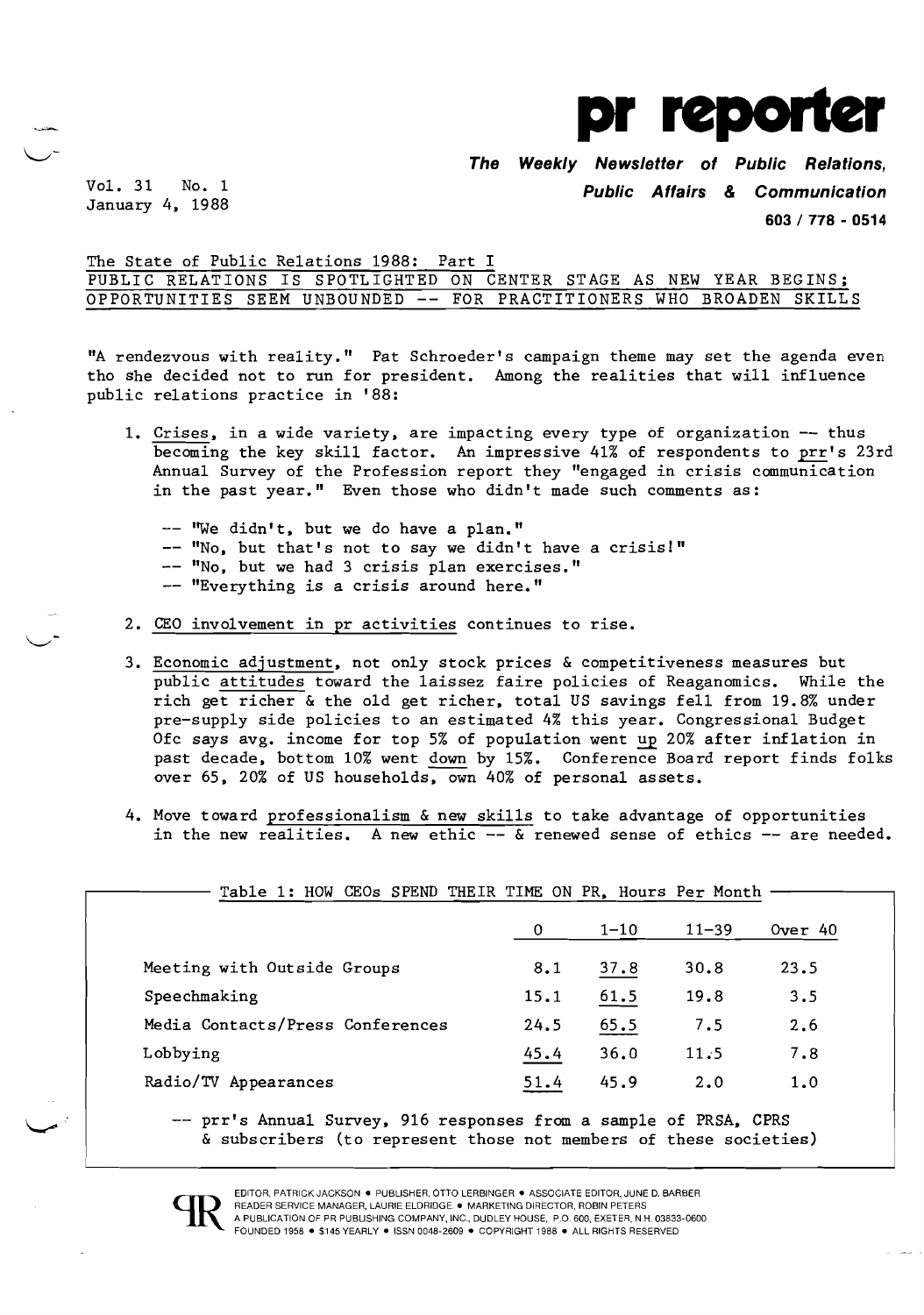$\setminus$ 

|                                  | -0   | $1 - 10$ | $11 - 39$ | Over 40 |
|----------------------------------|------|----------|-----------|---------|
| Media Contacts/Press Conferences | 7.4  | 47.2     | 24.8      | 19.1    |
| Meeting with Outside Groups      | 12.8 | 50.5     | 25.3      | 12.6    |
| Speechmaking                     | 38.5 | 56.6     | 5.6       | 1.3     |
| Radio/TV Appearances             | 53.2 | 41.6     | 3.7       | 1.4     |
| Lobbying                         | 68.4 | 26.3     | 4.5       | 3.0     |

Table 2: HOW PRACTITIONERS SPEND THEIR TIME. Hours Per Month

WITH CEOs SPENDING SO MUCH TIME ON PR<br>
PRACTITIONERS CAN BE PRIMARY AIDES active: broadcast media usage & lobbying. active: broadcast media usage & lobbying. Only half get involved; but these areas

hold promise & should be beefed up. In the former, most pr pros can be significant helpers. How about the latter? Far fewer hours are spent by practitioners in lobbying than by GEOs. With issues & crises abounding and a new federal administration coming up. this is an opportunity area. 34% of practitioners now lobby. according to Table 2.

In other functions, CEOs are commited:

~Over 91% spend time meeting with outside groups. Time spent is substantial: 24% spend 40+ hrs/month. 31% spent between 11-39 hrs. 7% report devoting 70-100+ hrs.

~Speechmaking receives 2nd most CEO attention. 85% of respondents report their  $\overline{\text{CEOs engage}}$  in this activity. Less time is consumed -- it's quicker than meetings -- but at the extreme 3% spend 40+ hrs/month.

~75% engage in media relations.

All categories are up from our '81 survey -- except lobbying, which dropped by 1%.

CRISES PROLIFERATE IN Risk & uncertainty are the constants in the wide variety of AN ERA OF UNCERTAINTY crises respondents report they were faced with. The assignment is to avoid harmful consequences of:

Thatural & technological accidents & disasters: reported by 30.5% plane crashes. chemical spills. radiation from Chernoby1. explosions. fires. hurricanes. environmental damage such as groundwater pollution & toxic waste disposal

~Confrontation: reported by 19.5% pressure from activists. lawsuits. conflicts from AIDS. South Africa. labor disputes. employee drug testing

Takeovers & other restructuring: Takeovers & other restructuring: mergers. acquisitions. divestitures. plant/office closings. layoffs. changes in top mgmt. other personnel shifts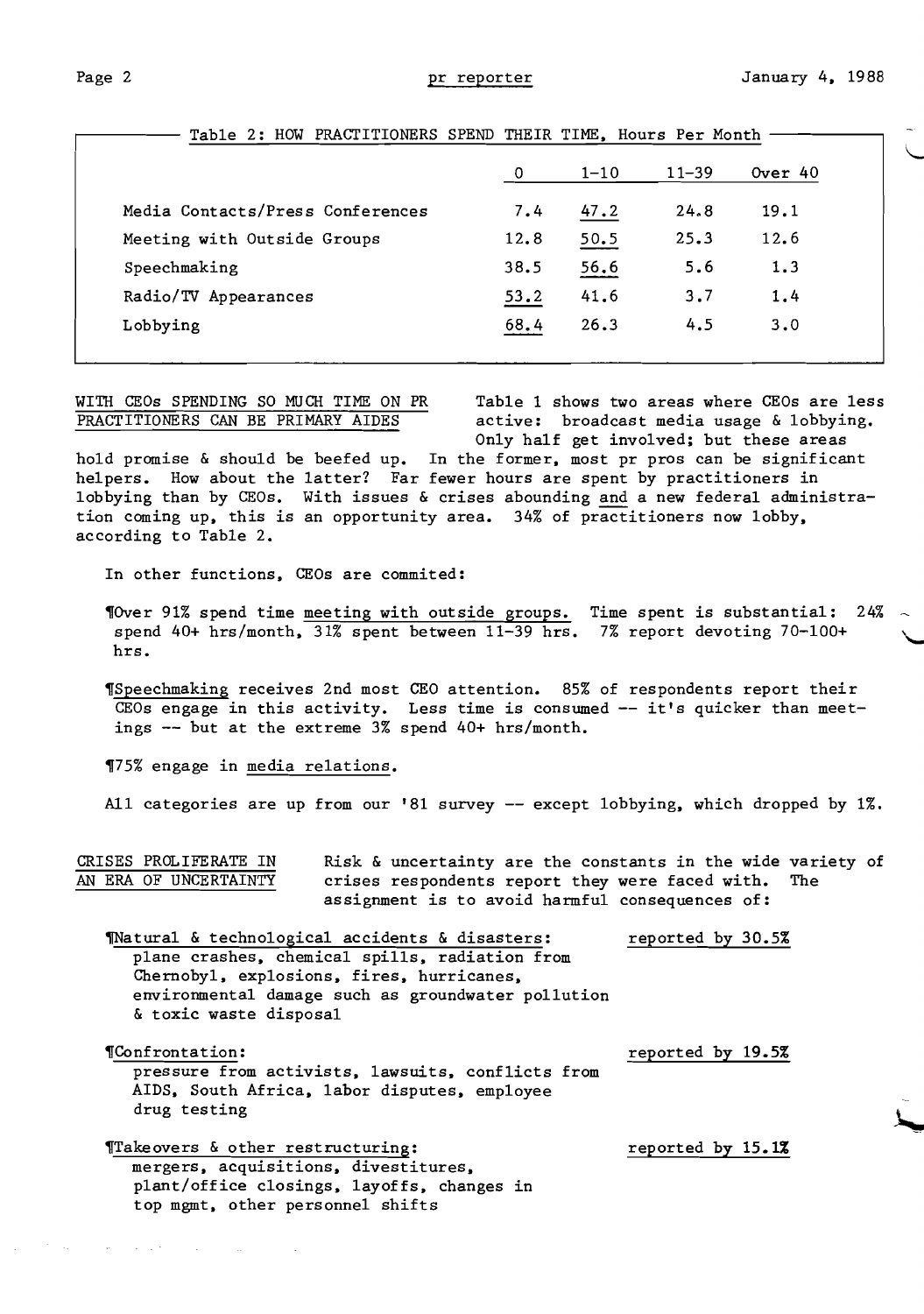~anagement failures: reported by 8.1% unethical behavior, fraud, insider trading, product recalls, poor quality products ~Revenue loss: reported by 5.4% legislative budget cuts, gov't contract losses, LDC debts  $\textcolor{red}{\textbf{M} \textbf{A} \textbf{1} \textbf{e} \textbf{v} \textbf{0}}$  . The mass of the mass of the mass of the mass of the mass of the mass of the mass of the mass of the mass of the mass of the mass of the mass of the mass of the mass of the ma robberies & other crimes, product tampering or hoaxes, bomb threats, other terrorism

~Miscellaneous: reported by 16.3% AIDS, taxes, insurance loss, healthcare issues

IT'S HARDER TO DEFINE THE ISSUES; To illustrate, an obvious example: During SEMANTICS & POSITIONING ARE CRITICAL the recent summit, much was said about USSR's human rights situation. Has this become a cliche -- that is, how do you define "human rights" now ... today?

It's clearly wrong in American eyes for Russia to hold political prisoners in Gulags or not allow people to emigrate. When US-funded Central American "freedom fighters" raid rural villages & kill bystanding civilians, including children, is that a "human rights" violation? Many think it is; others believe it must be done to forestall the "Communist threat".

When West Bank Palestinians protest gov't policies, is it an assault on "human rights" for Israeli soldiers to fire on the crowd? US, UK & many other gov'ts think so, for they have protested to Israeli authorities.

To the confusion add this: "Loss of habitat is the most universal factor leading towards extinction of a species," say ecological studies. Is the rising problem of homelessness, right here on North American city streets, therefore a "human rights" problem? How about joblessness? To what can we claim a "right" in today's world?

Another opportunity: Senior execs "love a good crisis", says Gerald Meyers, ex-CEO, American Motors. It provides an exciting contrast to routine management; opens unusual opportunities for organizational change; tests leadership abilities. The author of When It Hits The Fan: Managing the Nine Crises of Business told Kal Druck's senior pr exec seminar at Fairfield U. most CEOs are not picked for their ability at handling crisis so they need help.

Semantically defining the issue, then positioning it in sync with current public opinion, is an opportunity like never before.

ADVOCACY ADVERTISING, AN ISSUES TOOL, Advocacy advertising (74.4%) tops SQUARELY IN PUBLIC RELATIONS PORTFOLIO; list of tasks survey respondents say<br>SOCIAL, POLITICAL TOPICS PREDOMINATED IN '87 are handled in "my dep't" -- rather SOCIAL, POLITICAL TOPICS PREDOMINATED IN '87

than, in this case, advertising,

marketing or the executive office. But last year fewer than 1 in 5 (17.5%) ran such ads. Some say they "should have", others plan to do so this year.

These are the topics the '87 ads covered (compare with list of issues on pp. 2  $\&$  3):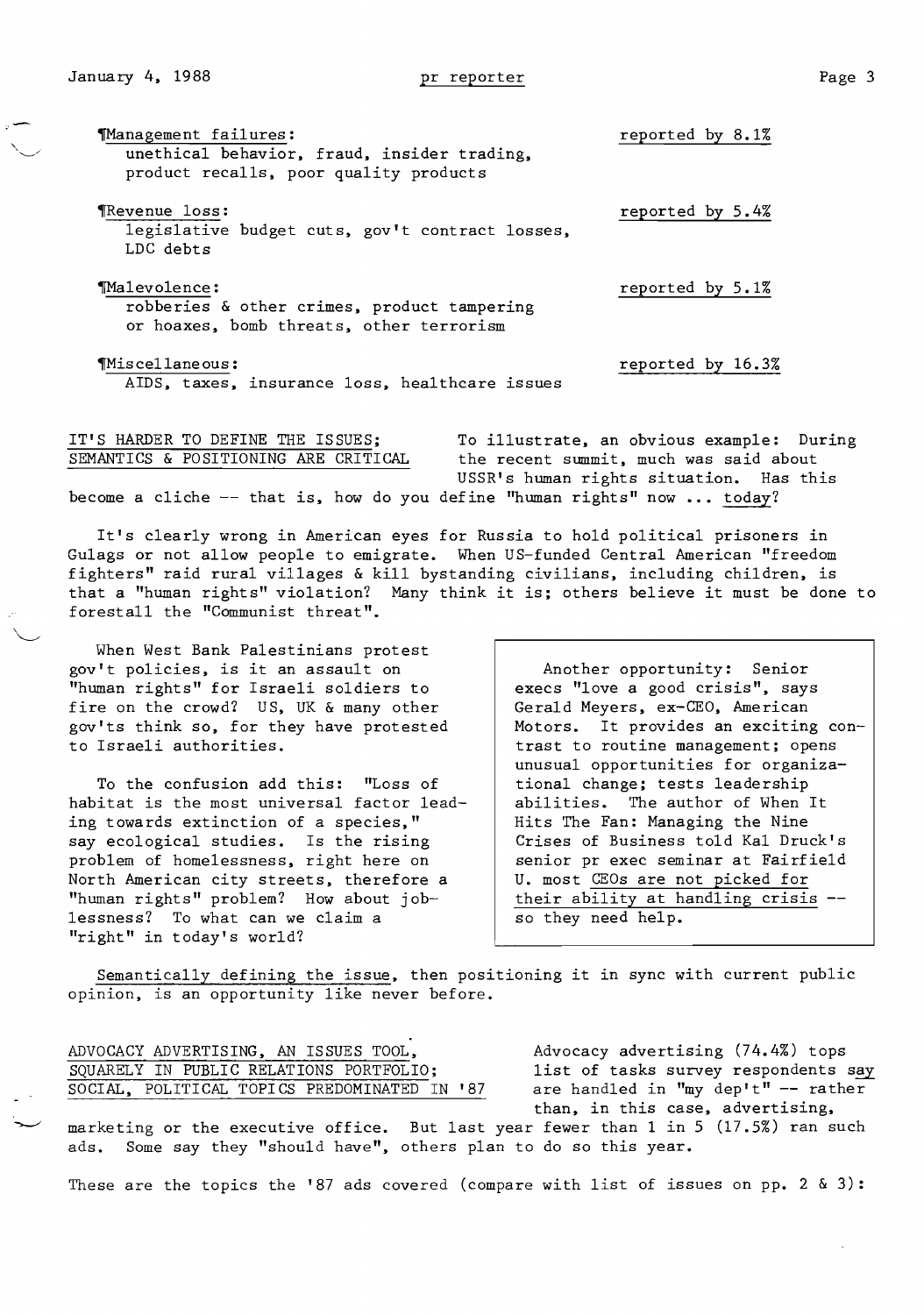**The Company of the Company of the Company of the Company of the Company of the Company of the Company of the Co** 

Page 4 **pr reporter pr reporter** January 4, 1988

- TABLE 3: THEMES IN ADVOCACY ADVERTISING 1987 -~Governmental/Political/Legal run by 20.5% gov't interference, banking deregulation, defense, local gov't involvement in transportation, selective contracting bill in Ohio, tax reform, taxation of not for-profit health insurance plans, need for long-range planning, strategic modernization, unfairness of local court system, reform of tort system, real estate laws & other legal issues ~Social Issues run by 20.5% anti-litter "Don't Mess with Texas", safe driving/ drunk driving, housing inequity conversion for older people, stigma re mental health treatment, visually impaired people do have abilities, anti-drug, homeless, responsible pet ownership, spouse abuse, child abuse, animal rights, unemployment, poverty, human development, servicing of disadvantaged youths, lost children, saving the unborn from abortionists The filtrate that the state of the state of the state of the state of the state of the state of the state of the state of the state of the state of the state of the state of the state of the state of the state of the state alcohol, drugs, tobacco, medical malpractice, health care access, healthcare of poor, rationing of health care by gov't, AIDS in the dental office, organ donation, physician insurance costs TEducation **and the set of the set of the set of the set of the set of the set of the set of the set of the set of the set of the set of the set of the set of the set of the set of the set of the set of the set of the set** Expand K-12 classes, funding for public schools, benefits of public education, school bond issues, crisis in school funding, teacher shortage, adult literacy ~conomics run by 6.8% trade retaliation, free trade, foreign policy, food prices, state economic development, airport funding ~nvironment/Energy run by 6.8% solid waste disposal, beach renourishment, hydroelectric station, newspaper recycling, acid rain, growth vs. no growth, energy ~abor run by 4.3% ~Consumerism run by 3.4% restrictive product labeling, utility rates This cellane ous run by 6.8% space station, mining safety, advertising, credit unions giving business loans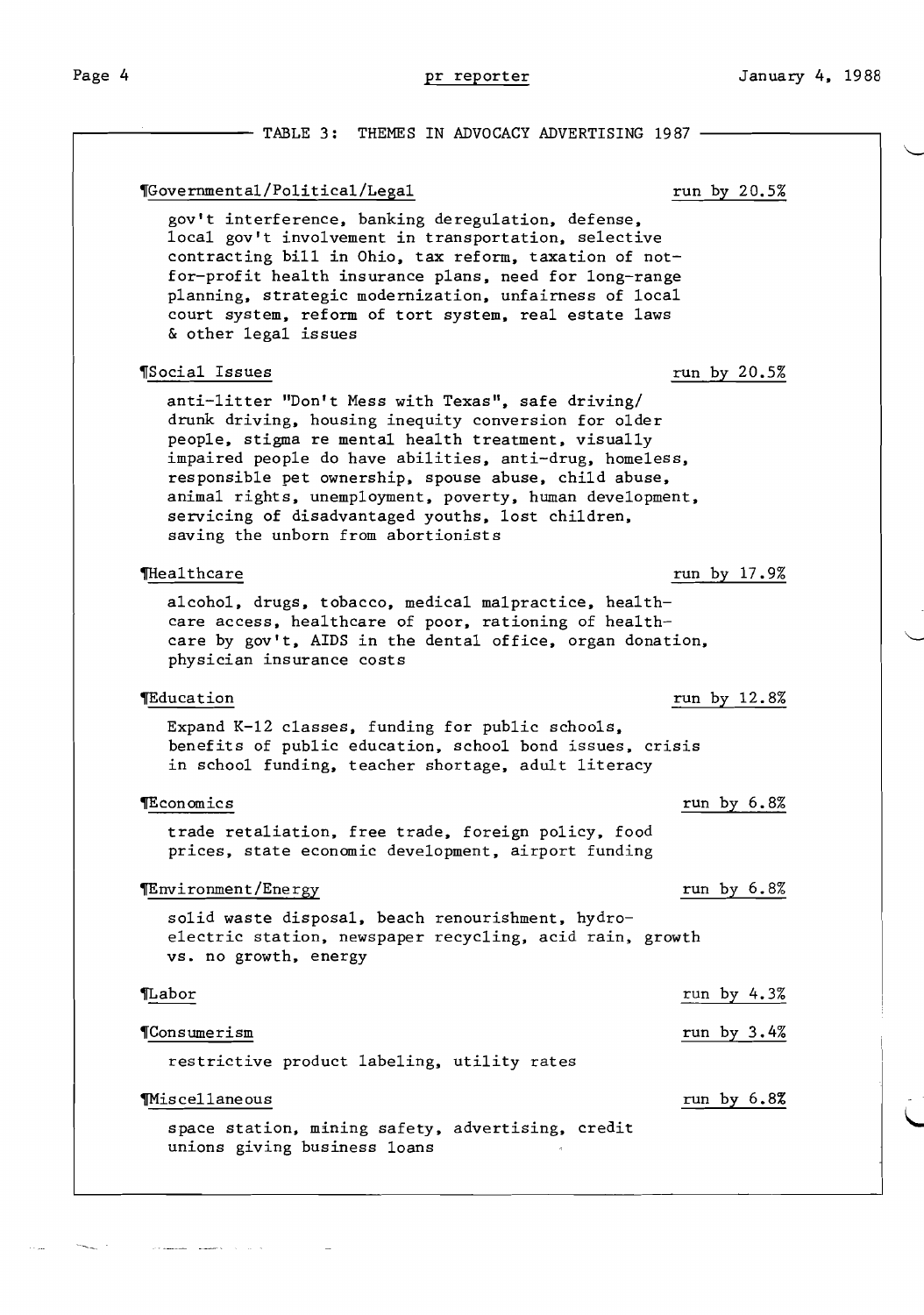|  |  |  |                                |  | TEST FOR PUBLIC RELATIONS ACTIVITY NOW |  |
|--|--|--|--------------------------------|--|----------------------------------------|--|
|  |  |  | IS AFFECT ON ACTUAL BEHAVIOR:  |  |                                        |  |
|  |  |  | WHAT IS CHANGED BECAUSE OF PR? |  |                                        |  |

"So what?!" is the wise exec's question when evaluating whether pr (or any) activities have paid off -- "added value", in the current parlance. Showing a pile

of clippings won't suffice. The only sure response is to show that helpful behavior is reinforced, desired behavior is motivated or negative behavior modified.

But the techniques for doing this go far beyond conventional communications. They begin with a basic pr tenet, however -- taking account of the psychological state of the persons or public involved. Influencing behavior most often starts with building people's confidence (see box).

B.F. Skinner's guidelines on positive reinforcement, as opposed to criticism & threats, suggest the way it is given is more important that the amount. Effective positive reinforcement should be:

- 1. Specific -- say exactly what behaviors you are complimenting.
- 2. Immediate -- on-the-spot praise, a bonus now.
- 3. Achievable -- acknowledge small wins along the way to perfection.
- 4. Varied  $-$  attention can be as valuable as  $\S$ , things, time off.
- S. Unpredictable -- regular or expected reinforcement loses impact.

The practitioner's first task in effecting behavior change inside organizations is to train managers at all levels in a) understanding why positive reinforcement works, carping & griping at employees is counterproductive; 2) how to give reinforcement. In sum: behavior change begins with managerial behavior.

- A MODEL FOR MOTIVATING INTERNAL BEHAVIOR THRU PR TECHNIQUES -

Assimilating several scholars' work, in several disciplines, a practical how-to emerges for motivating, reinforcing or modifying behavior:

- 1. Positive reinforcement starts it -- by building self-confidence. This is necessary to prepare people for behavior change, since those who lack self-confidence are likely to resist, at least wait for others to show the way.
- 2. Foot-in-door technique gets them practicing the behavior. As a trial, even in a small way, get people doing what is desired. Example: In mergers, employees of new entity receive paychecks, answer phone with new company name. Tho loyalty is not yet built, actual use of new name begins to break down old habits & create new ones.
- 3. Motivation techniques are now required to retain the behavior. Herzberg's classic studies differentiate true motivators (achievement, recognition, responsibility, advancement) from mere hygiene factors (salary, work conditions, supervision, company policy) but the latter are often mistaken for motivators by the uninitiated. (Write prr for copy of his study.)
- 4. Role models now assume the task of reinforcing & hardening the behavior. These key players become the focal point of meetings, internal media, presentations.
- Culture takes over when rituals, heroes & recited stories solidify the behavior with the force of social acceptance. Desired behavior becomes the norm -- and now it is failure to perform the behavior that is oddball  $-$ - & socially punished.